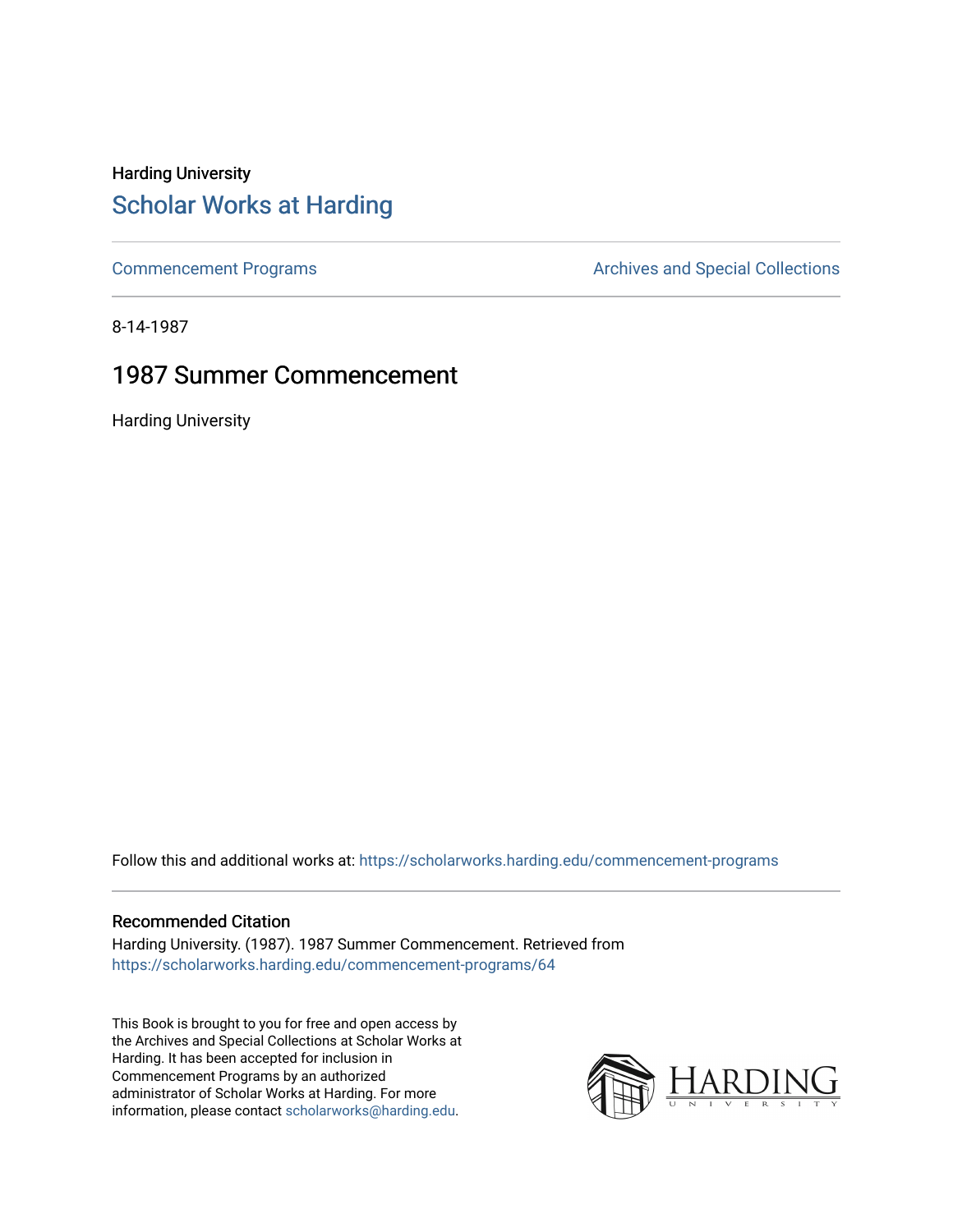# **HARDING UNIVERSITY**

# **Summer Commencement**



August 14, 1987

George S. Benson Auditorium Searcy, Arkansas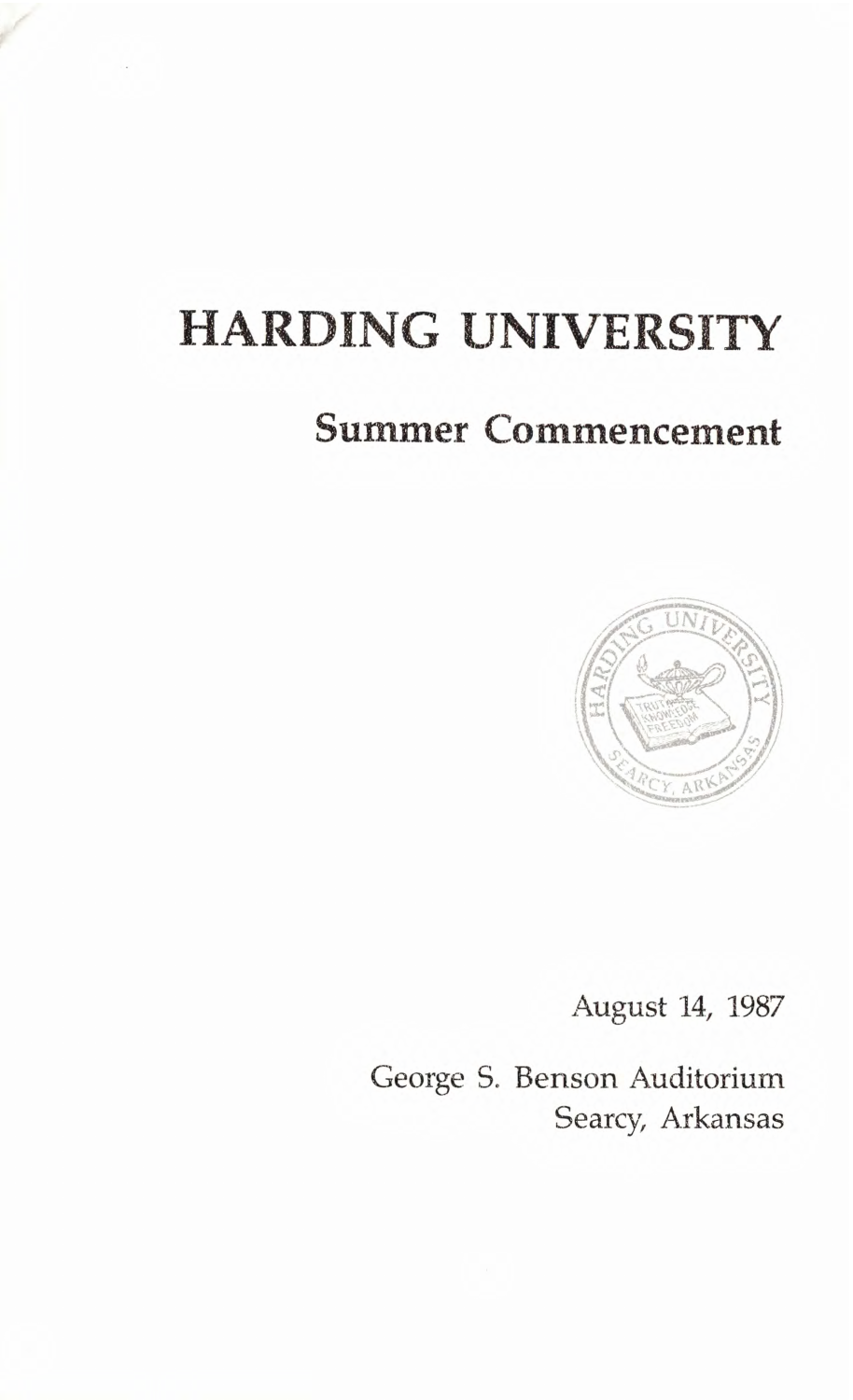# Commencement Program

August 14, 1987, 10:30 a.m., George S. Benson Auditorium, Harding University

| Professor of History                                                                                  |
|-------------------------------------------------------------------------------------------------------|
| Professor of Business Education                                                                       |
| (Audience will stand)<br>r in the sea<br>Associate Professor of Music                                 |
| President                                                                                             |
| Minister of the College Church                                                                        |
| RECOMMENDATION OF CANDIDATES FOR DEGREE  Neale T. Pryor, Th.D.<br>Vice President for Academic Affairs |
| Dean B. Priest, Ph.D.<br>Dean of the College of Arts and Sciences                                     |
| Jim Henderson, Ph.D.<br>Dean of the School of Business                                                |
| Cathleen M. Shultz, Ph.D.<br>Dean of the School of Nursing                                            |
| Bobby L. Coker, Ed.D.<br>Dean of the School of Education                                              |
|                                                                                                       |
|                                                                                                       |
|                                                                                                       |
| Assistant Dean of the School of Business<br>(Audience will remain standing)                           |
| (Audience will be seated)                                                                             |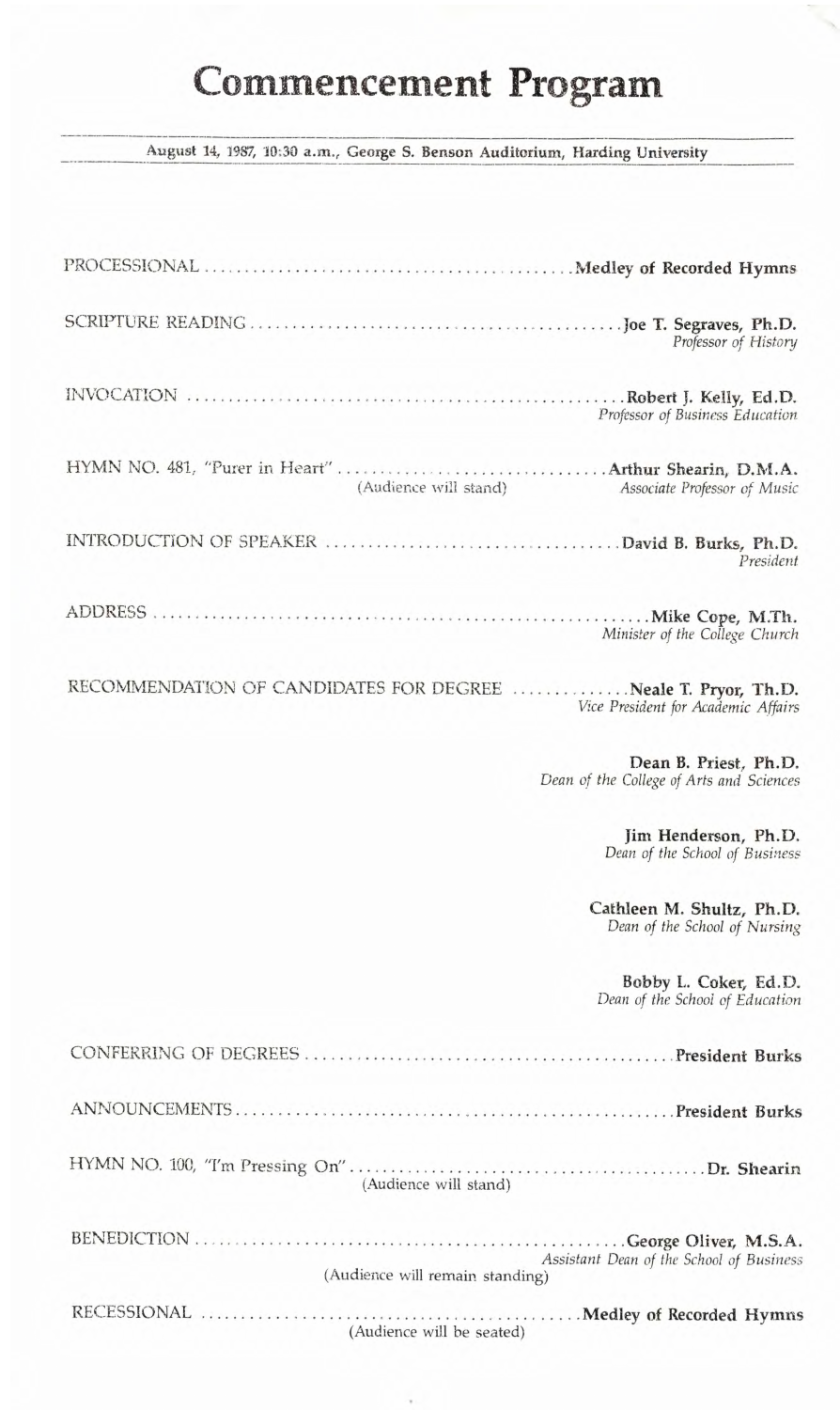## **College of Arts and Sciences**

Mark Steven Benton David Paul Black Ronnie Lee Blevins Coby Cureton Cathey Chris Eugene Clarke Amy Carol Fisher Ema Jone Gagner Timothy Jarrell Gibbs William John Helms Allen Rives Henderson Wesley Alexander Hunt, Jr.

Ariel Hipolito Aguilar *Cum Laude*  Jimmy L. Alderdice, Jr. Christopher L. Arnold Charles Brent Boyd Kelli Mulhollen Cannon

Janis Ann Appel

### **Bachelor of Arts**

Sarah Ruth Jiminez Lee Hock Kuek\* *Magna Cum Laude*  Paul Eugene Leonard, Jr. Cum Laude "Nigel" Ronald Liverpool Nathan Lee Malone Jeffrey Todd Mott Magna *Cum Laude*  Karen Gaye Nichols David Alan Null

#### **Bachelor of Science**

Thomas Warren Cox\* *Magna Cum Laude*  June Kristine Cromer Terri Lee Kinney\* *Magna Cum Laude*  Tracey Denise Moore

#### **Bachelor of Social Work**

Rebecca Haugh Clark\* *Magna Cum Laude* 

Steve Keith Pilkington Philip Scott Segraves *Cum Laud<sup>e</sup>* Darrell Ray Spear Sharon Alicia Starling Lisa Ann Stuck Thomas David Sweeten\* *Magna Cum Laude*  Wesley Glenn Thompson\* *Magna* Cum *Laud<sup>e</sup>* Donnie Ray Wallis, Jr.

Chi Keong "Gary'' Ng Kathleen Ann Sanburg Max Laury Teehee *Cum Laude*  Mary Elizabeth Thomas+

Joyce Lenita Dickerson Tina Marie Hunt

#### **Bachelor of Music Education**

David Michael McClure

## **School of Business**

#### **Associate of Arts**

Mary Ann Bolin

#### **Bachelor of Arts**

Andrea Lee Grimm Serene Jee-Beng Kuek Magna Cum Laude

Hannah Kay Mahaffy Diana Marie Warren

## **Bachelor of Business Administration**

William Michael Britton Harry Preaus Broadwell, Sr. Lonnie Ray Byrd Jimmy Daron Cathey Sherri Latise Clements James Bennett Cooper Christopher Kyle East Richard Brian Goldman Richard Dean Grile Belinda Kay Hart Ramona Smith Howell\* *Magna Cum Laude*  Julianne Turner Hughes Shannon Paul Hughes

Susan Kathleen Birrell Kimberly Erin Brown

> Cynthia Ann Isbell Michael Shawn Kelly+ John Arthur Kolumba Joy Sinks Laney *Cum Laude*  Kevin Lynn Lloyd Katherine Ruth McKinnon Fanasial Quinn Brian Mack Rose Kenneth Mason Shivers Deanna L. Smith Norman Patrick Stewart Gail Endicott Sutton\* *Magna Cum Laude*

Rita Mariana Tabalujan\* *Magna* Cum Laude Joel Todd Thompson\* *Summa Cum Laude*  James Edward Ware Bebly James Washington Karen Lynn White\* *Summa Cum Laud<sup>e</sup>* James Ronald Williams Robin Ann Williams Mary Beth Withem Robert Earl Yates Yvonne Louise Young